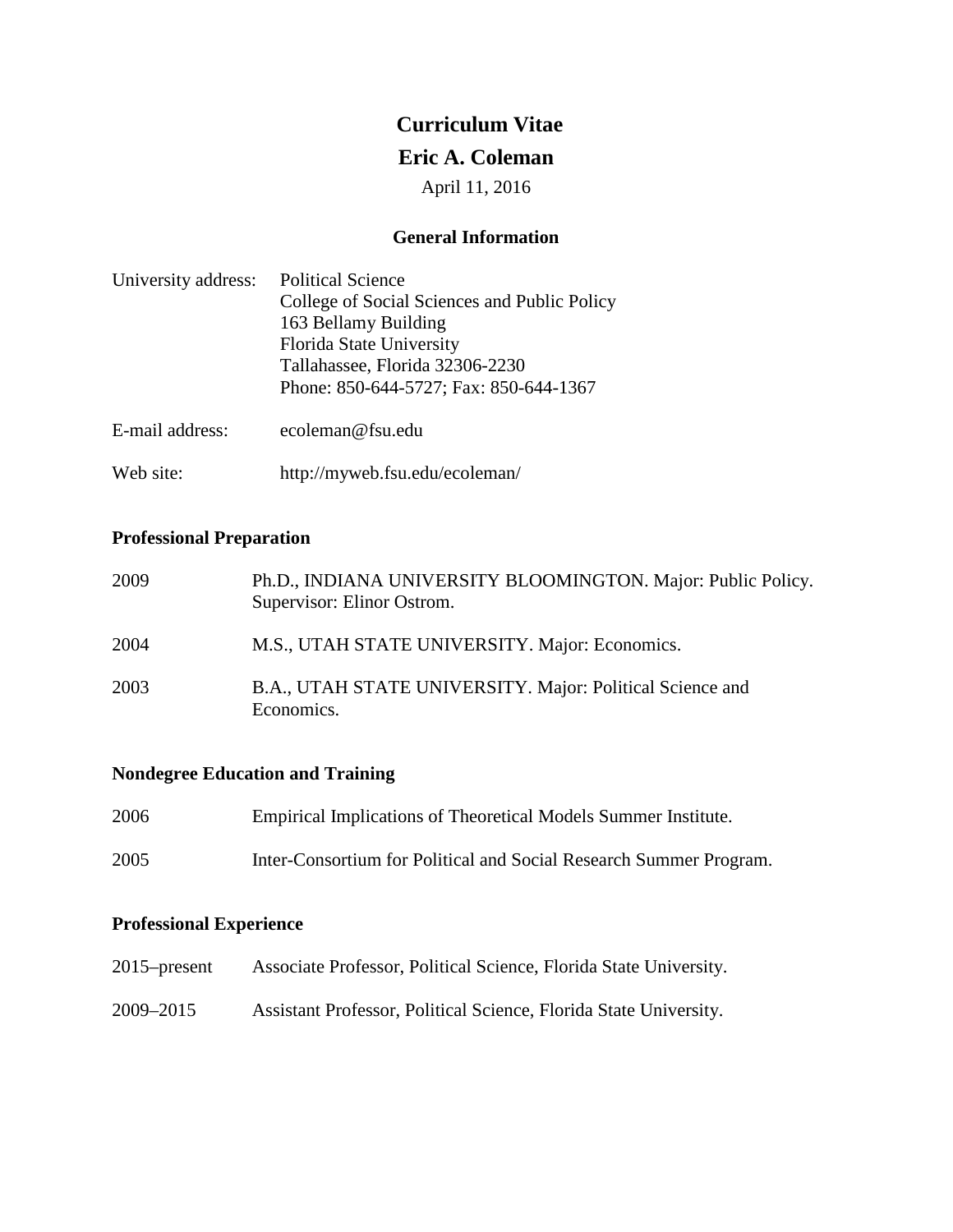## **Honors, Awards, and Prizes**

Developing Scholar Award, Florida State University (2016). (\$22,500). Erasmus Mundus Visiting Professor, International Master of Science in Rural Development (2014). (\$9,500). University Teaching Award, Florida State University (2013). (\$2,000).

## **Fellowship(s)**

Lone Mountain Fellowship, Property and Environment Research Center (2011). Indiana University, Virgil T. DeVault Graduate Fellowship (2009). PERC Summer Graduate Fellowship (2007).

## **Current Membership in Professional Organizations**

Experiments in Governance and Politics (membership by invitation) Midwest Political Science Association

# **Teaching**

# **Courses Taught**

Public Affairs Living-Learning Community Colloquium (ISS1921) Public Policy: Institutions and Processes (PUP5005) Introduction to Public Policy (PUP3002) Policy Implementation and Evaluation (PUP5006) Environmental Politics and Policy (PUP4203) Comparative Public Policy (PUP5015) Directed Individual Study (POS4905) Public Policy Analysis (PUP4008) Directed Individual Study (POS5909) Selected Topics (CPO5934)

# **Doctoral Committee Chair**

Kim, M., doctoral candidate. Severson, A., doctoral candidate.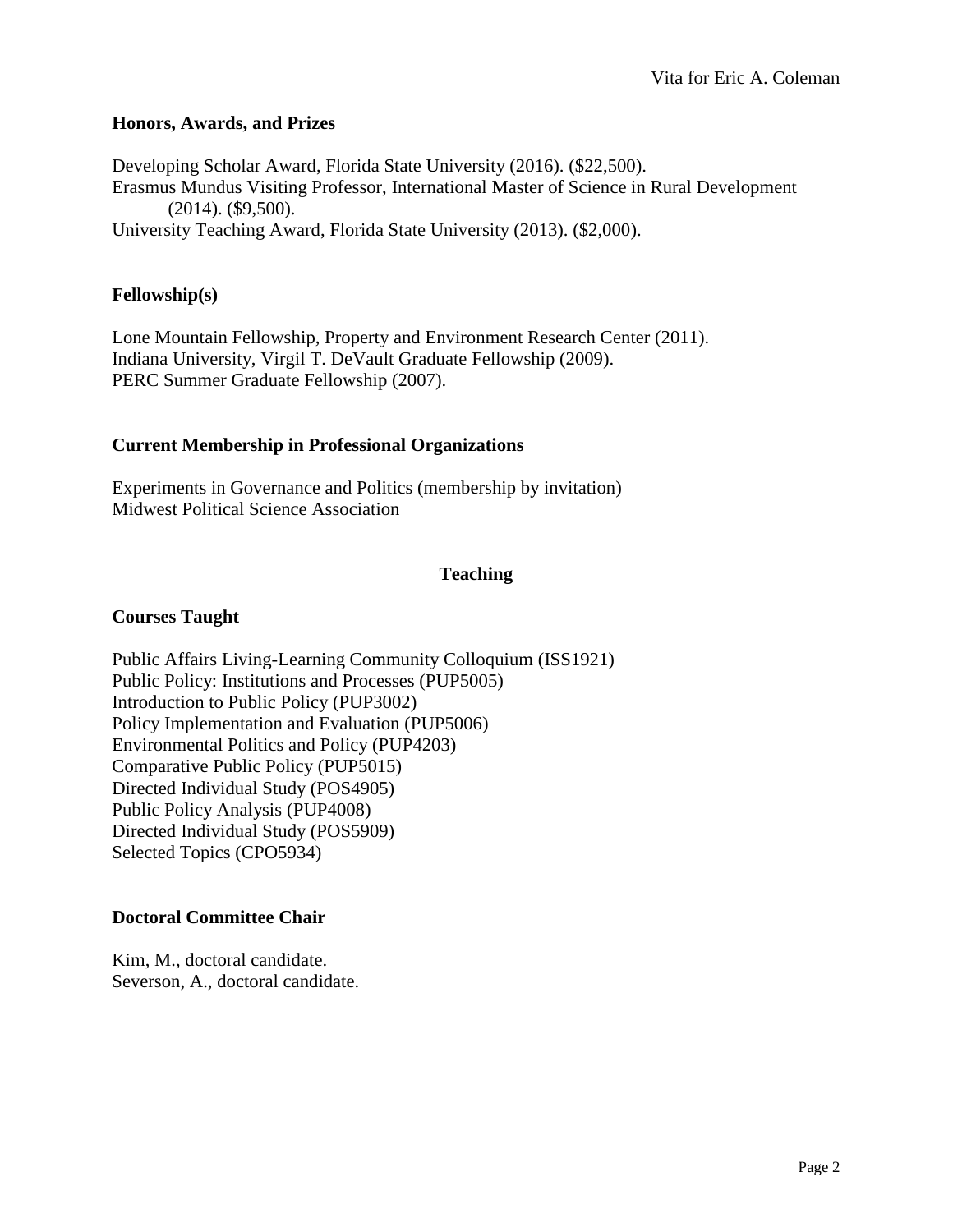## **Doctoral Committee Member**

Epstein, G., graduate. (2015). [Indiana University] Croom, T. M., graduate. (2014). Liebertz, S. S., graduate. (2014). Rommel, J., graduate. (2014). [Humboldt University, Berlin] Shamaileh, M. A., graduate. (2014). Martin, J. R., graduate. (2013). Rogers, J. D., graduate. (2013). Mewhirter, J. M., doctoral candidate. Schindewolf, J., doctoral student. [Department of Urban and Regional Planning]

#### **Bachelor's Committee Chair**

Clark, V., student.

#### **Bachelor's Committee Member**

Gray, R., graduate. (2012).

#### **Research and Original Creative Work**

#### **Publications**

#### **Invited Journal Articles**

Coleman, E., & Wilson, R. K. (2015). Introduction to the special issue on Elinor Ostrom and social dilemmas. *Journal of Theoretical Politics*, *28*, 3-4.

#### **Refereed Journal Articles**

- Coleman, E. (2015). Common Property in the Trust Game: Experimental Evidence from Bulgaria. *Journal of Theoretical Politics*, *28*, 27-43.
- Coleman, E., & Mwangi, E. (2015). Conflict, Cooperation, and Institutional Change on the Commons. *American Journal of Political Science*, *59(4)*, 855-865.
- Severson, A., & Coleman, E. (2015). Moral Frames and Climate Change Policy Attitudes. *Social Science Quarterly*, *96(5)*, 1277-1290.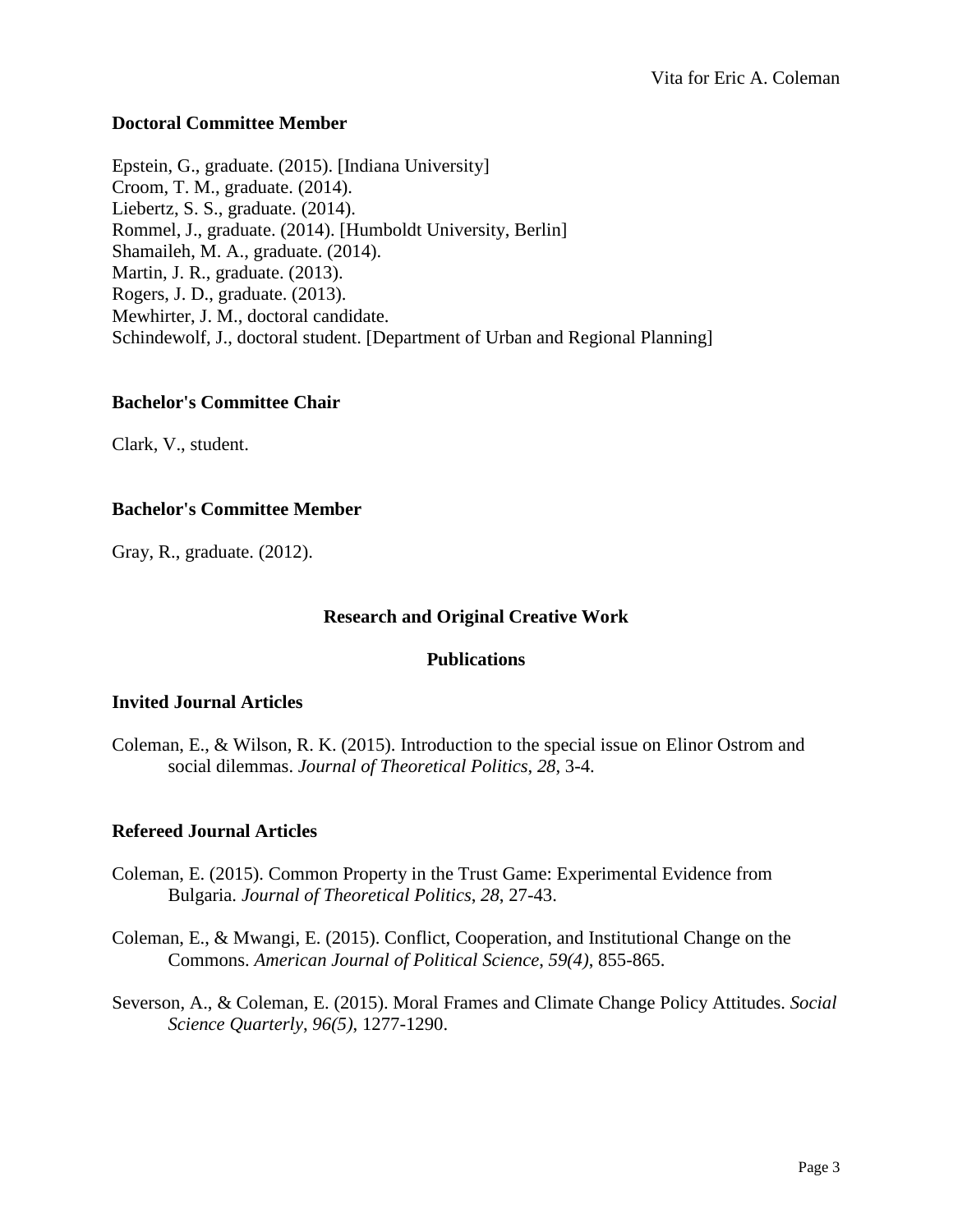- Coleman, E. (2014). Behavioral Determinants of Citizen Involvement: Evidence from Natural Resource Decentralization Policy. *Public Administration Review*, *74*, 642-654.
- Coleman, E., & Liebertz, S. (2014). Property Rights and Forest Commons. *Journal of Policy Analysis and Management*, *33*, 649-668.
- Coleman, E., & Mwangi, E. (2013). Women's participation in forest management: A cross-country analysis. *Global Environmental Change*, *23*, 193-205.
- Blanco, E., Claudia-Lopez, M., & Coleman, E. A. (2012). An Experimental Study for Environmental Fundraising in Mallorca, Spain. *Research in Experimental Economics*, *14*, 181-213.
- Blanco, E., Claudia-Lopez, M., & Coleman, E. A. (2012). Voting for Environmental Donations: Experimental Evidence from Majorca, Spain. *Ecological Economics*, *75(March)*, 52-60.
- Coleman, E. A., Fischer, B., & Kershaw, J. (2012). Using Stocking Guides to Take Stock of Forest Institutions. *Society and Natural Resources*, *25(2)*, 209-215.
- Coleman, E. A., & Fleischman, F. (2012). Comparing Forest Decentralization and Local Institutional Change in Bolivia, Kenya, Mexico and Uganda. *World Development*, *40(4)*, 836-2012.
- Coleman, E. A. (2011). Common Property Rights, Adaptive Capacity, and Response to Forest Disturbance. *Global Environmental Change*, *21(3)*, 855-865.
- Basurto, X., & Coleman, E. A. (2010). Institutional and Ecological Interplay for Successful Self-governance of Community-based Fisheries. *Ecological Economics*, *69(5)*, 1094-1103.
- Coleman, E. A. (2009). A Comparison of Demand-Side Water Management Strategies Using Disaggregate Data. *Public Works Management & Policy*, *13(3)*, 215-223.
- Coleman, E. A. (2009). Institutional Factors Affecting Biophysical Outcomes in Forest Management. *Journal of Policy Analysis and Management*, *28(1)*, 122-146.
- Coleman, E. A., & Steed, B. (2009). Monitoring and Sanctioning in the Commons: An Application to Forestry. *Ecological Economics*, *68(7)*, 2106-2113.
- Cox, J. C., Ostrom, E., Walker, J. M., Castillo, J., Coleman, E. A., Holahan, R., Schoon, M., & Steed, M. (2009). Trust in Private and Common Property Experiments. *Southern Economic Journal*, *75(4)*, 957-975.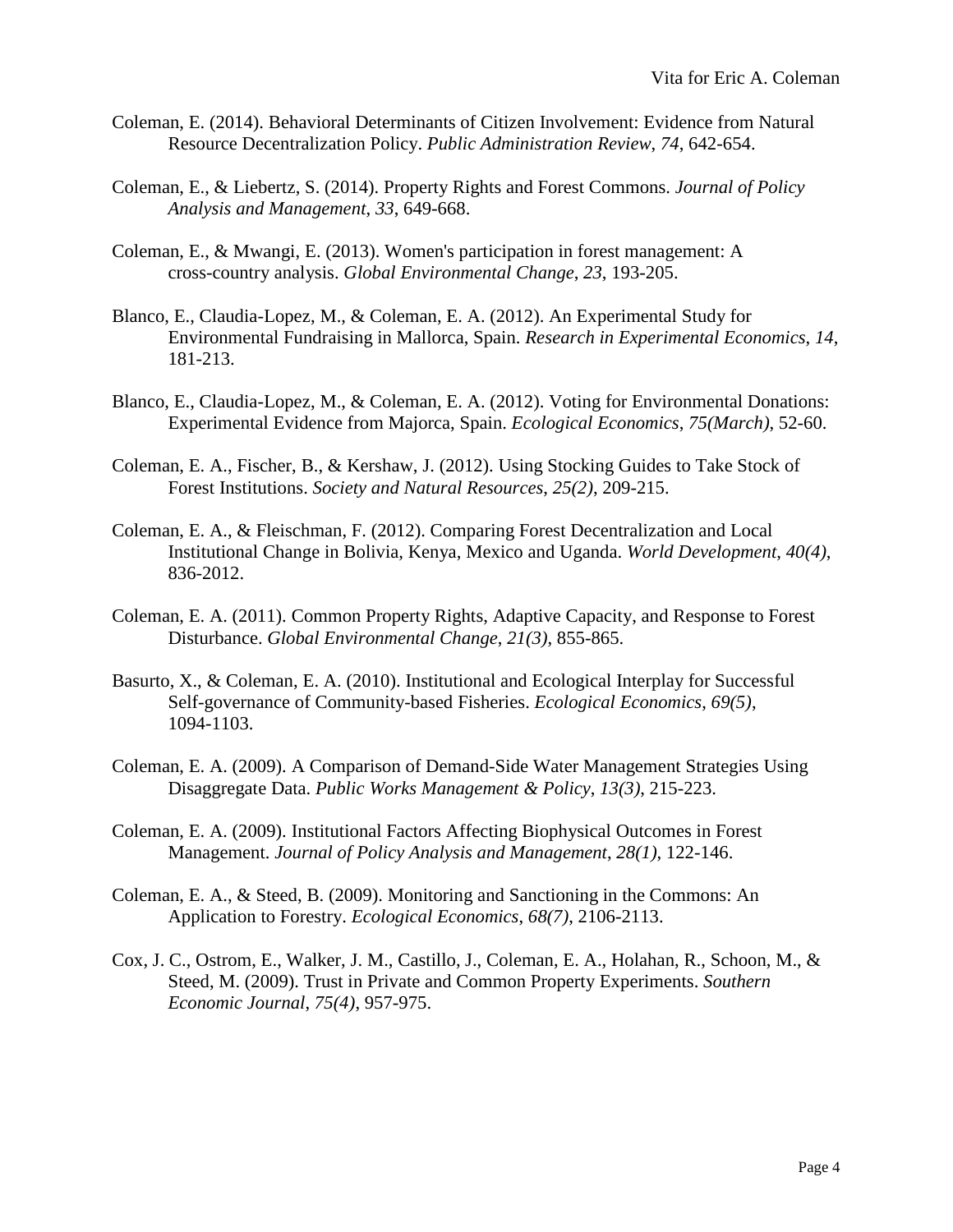# **Invited Book Chapters**

Coleman, E. A., & Ostrom, E. (2011). Experimental Contributions to Collective Action Theory. In J.N. Druckman, D.P. Green, J.H. Kuklinski, & A. Lupia (Eds.), *Cambridge Handbook of Experimental Political Science* (pp. 339-352). Cambridge, U.K.: Cambridge University Press.

## **Invited Reviews**

Coleman, E. (2009). Book Review of "Donoghue, E.M. and V.E. Sturtevant (eds.) 2008. Forest Community Connections: Implications for Research, Management, and Governance". *International Journal of the Commons*, *3*, 158-159.

#### **Presentations**

#### **Invited Keynote and Plenary Presentations at Conferences**

- Coleman, E. A. (presented 2010, June). *Implications of External Validity for Research on Polycentric and Complex Adaptive Systems*. Keynote presentation at IAMO Forum 2010: Institutions in Transition: Challenges for New Modes of Governance, IAMO, Halle, Germany. (International)
- Coleman, E. A. (presented 2008, October). *A Forest by Any Other Name: Analyzing Institutions beyond Formal Designation*. Keynote presentation at the meeting of Taiwan Forestry Bureau/National Pingtung University of Science and Technology, Taipae, Taiwan. (International)

#### **Nonrefereed Presentations at Conferences**

- Mewhirter, J., & Coleman, E. (presented 2015). *Power Dynamics in Complex Governance Systems*. Presentation at the meeting of Midwest Political Science Association, Chicago, IL. (Regional)
- Mewhirter, J., & Coleman, E. (presented 2015). *Power Dynamics in Complex Governance Systems*. Presentation at the meeting of International Association for the Study of the Commons, Edmonton, Alberta, Canada. (International)
- Coleman, E. (presented 2014). *Institutional development on the commons*. Presentation at the meeting of Midwest Political Science Association. (Regional)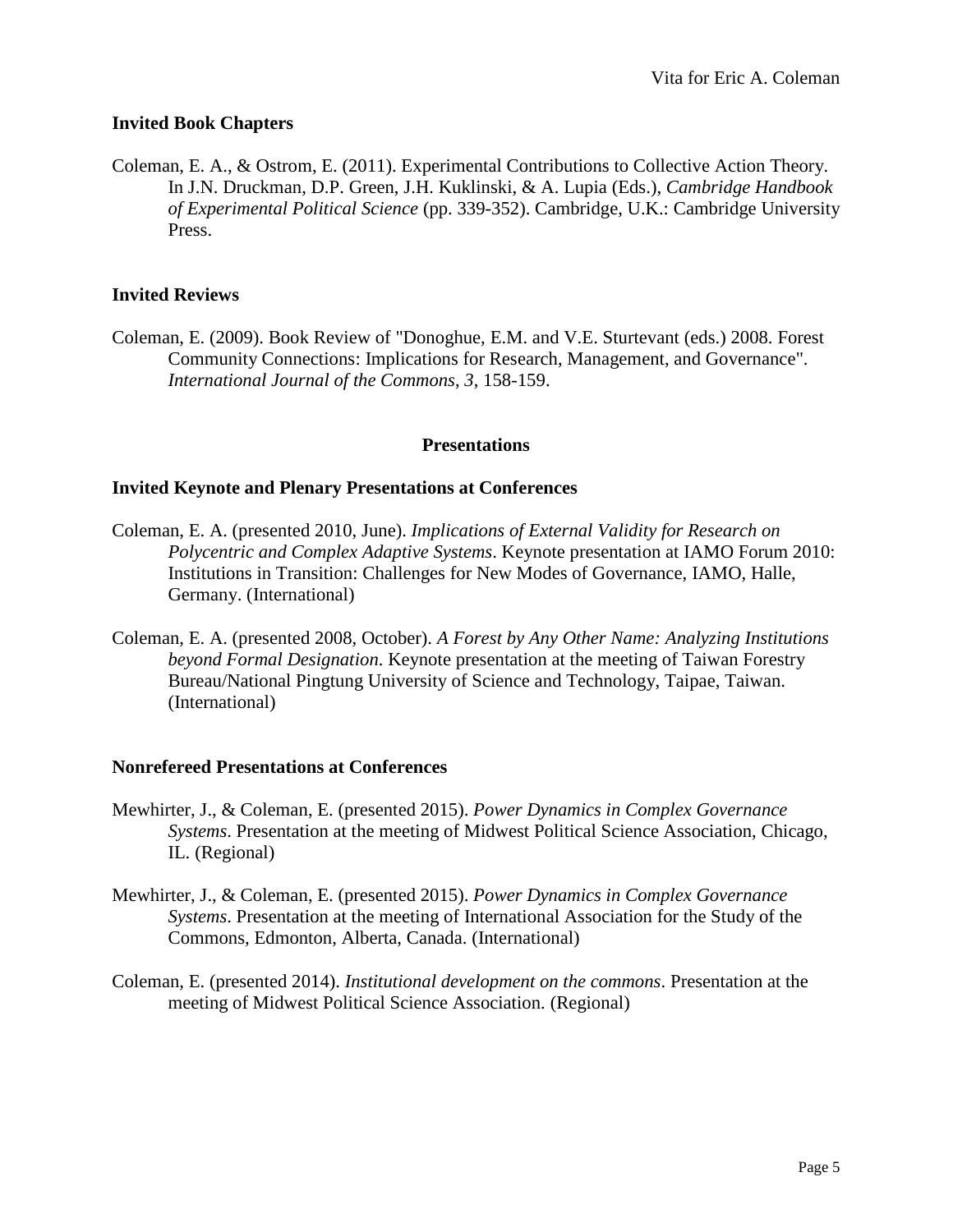- Coleman, E. (presented 2014). *Institutional development on the commons*. Presentation at Workshop on the Workshop 5, Vincent and Elinor Ostrom Workshop in Political Theory and Policy Analysis, Bloomington, IN. (Regional)
- Coleman, E., & Lopez, M. C. (presented 2013). *Reconstructing Cooperation from Civil Conflict*. Presentation at the meeting of Social Dilemmas Conference, California Institute of Technology. (National)
- Coleman, E., & Severson, A. (presented 2013). *Framing the Climate: Science, Religion, Economics, and the Public Opinion of Climate Change*. Presentation at the meeting of Midwest Political Science Association, Chicago, IL. (Regional)
- Coleman, E. A., & Mewirther, J. (presented 2012). *A Heterogeneous Latent Class Model of International Environmental Regime Effectiveness*. Presentation at the meeting of American Political Science Association, New Orleans, LA. (National)
- Coleman, E. A., & Mewirther, J. (presented 2012). *A Heterogeneous Latent Class Model of International Environmental Regime Effectiveness*. Presentation at the meeting of Midwest Political Science Association, Chicago, IL. (Regional)
- Coleman, E. A. (presented 2011). *Common Property Rights, Adaptive Capacity, and Response to Forest Disturbance*. Presentation at the meeting of International Association for the Study of Common Property, Hyderabad, India. (International)
- Coleman, E. A., & Mwangi, E. (presented 2011). *Mitigating the Tragedy of the Anti-Commons: Institutions and Resource Access after Rangeland Privatization in Kenya's Maasailand*. Presentation at the meeting of International Association for the Study of Common Property, Hyderabad, India. (International)
- Coleman, E. A., & Lopez, Maria-Claudia. (presented 2010). *Reconstructing Cooperation from Civil Conflict: Experimental Evidence from Colombian Development Policy*. Presentation at the meeting of American Political Science Association, Washington, D.C. (National)
- Coleman, E. A., & Lopez, Maria-Claudia. (presented 2010). *Reconstructing Cooperation from Civil Conflict: Experimental Evidence from Colombian Development Policy*. Presentation at the meeting of Experiments in Governance and Politics, Dublin, Ireland. (International)
- Coleman, E. A. (presented 2009). *Common Property Rights, Adaptive Capacity, and Response to Forest Disturbance*. Presentation at the meeting of Initiative on Climate Adaptation Research and Understanding through the Social Sciences, Urbana-Champaign, IL. (National)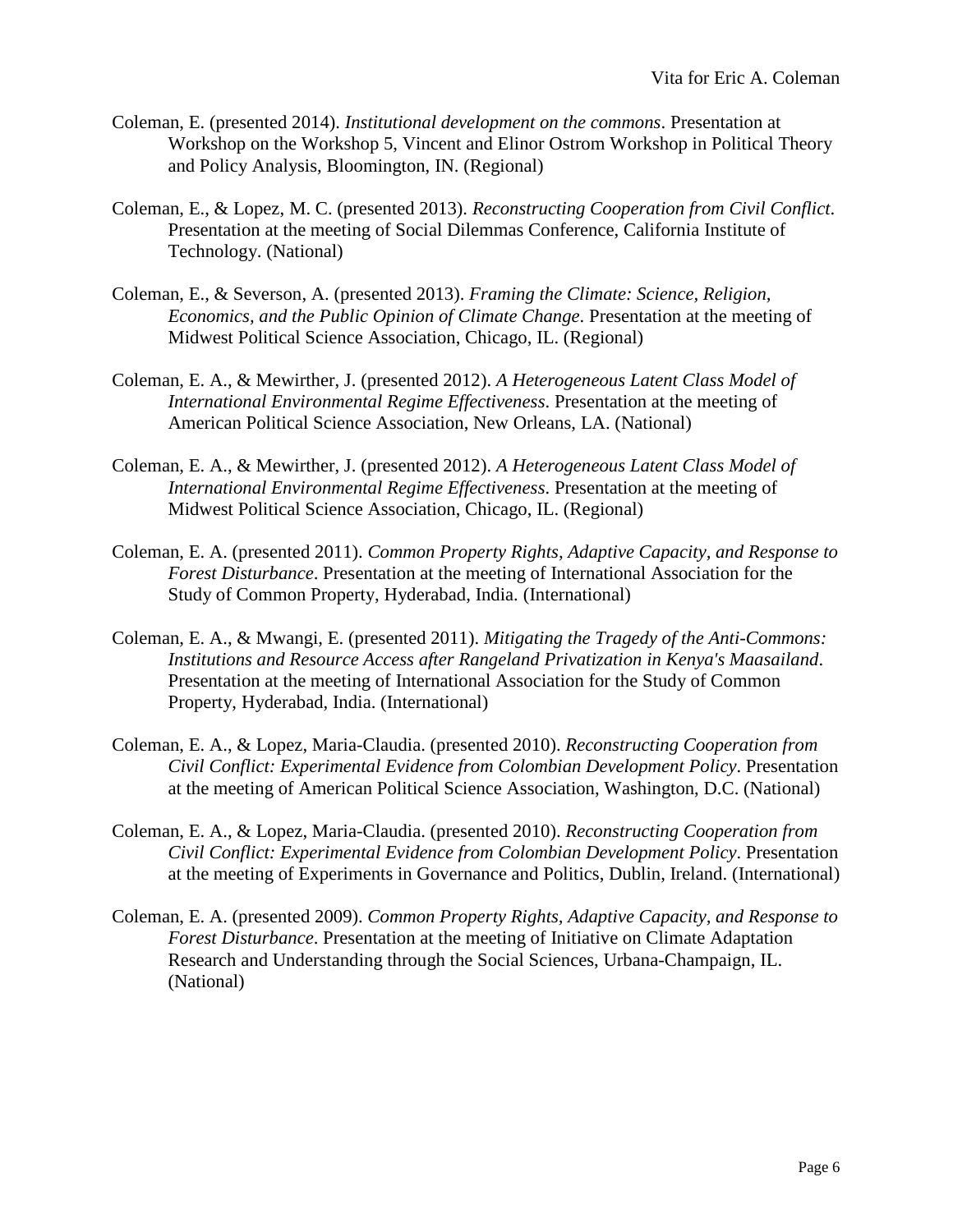- Coleman, E. A., & Lopez, Maria-Claudia. (presented 2009). *Reconstructing Cooperation from Civil Conflict: Experimental Evidence from Colombian Development Policy*. Presentation at Workshop on the Workshop 4, Vincent and Elinor Ostrom Workshop in Political Theory and Policy Analysis, Bloomington, IN. (Local)
- Coleman, E. A., & Ostrom, E. (presented 2009). *Experimental Contributions to Collective Action Theory*. Presentation at the meeting of Handbook of Experimental Political Science, Evanston, IL. (National)
- Coleman, E. A. (presented 2008). *The Institutional Foundations of Trust: Experimental Evidence from Bulgaria*. Presentation at the meeting of Midwest Political Science Association, Chicago, IL. (Regional)
- Coleman, E. A. (presented 2008). *The Institutional Foundations of Trust: Experimental Evidence from Bulgaria*. Presentation at the meeting of Midwest Political Science Association, Chicago, IL. (Regional)
- Coleman, E. A. (presented 2008). *The Institutional Foundations of Trust: Experimental Evidence from Bulgaria*. Presentation at Graduate Student Conference on Experiments in Interactive Decision Making, Princeton University, Princeton, NJ. (National)
- Coleman, E. A., & Steed, B. (presented 2008). *Monitoring and Sanctioning in the Commons: An Application to Forestry*. Presentation at the meeting of International Symposium on Society and Resource Management, Burlington, VT. (International)
- Coleman, E. A., & Steed, B. (presented 2008). *Monitoring and Sanctioning in the Commons: An Application to Forestry*. Presentation at the meeting of American Political Science Association, Chicago, IL. (National)

# **Invited Lectures and Readings of Original Work**

- Severson, A., & Coleman, E. (2015, May). *Transparency and Good Governance: An Experimental Study*. Delivered at University of Innsbruck, Innsbruck, Austria. (International)
- Coleman, E. (2015, January). *Stakeholder Participation in Natural Resource Management*. Delivered at 3ie, London, UK. (International)
- Coleman, E. (2014, July). *Institutional Collective Action and Local Forest Commons*. Delivered at Humboldt University of Berlin, Workshop in Institutional Analysis of Social-Ecological Systems, Berlin, Germany. (International)
- Coleman, E. (2014, March). *Linking household benefits to biophysical properties in the study of forest commons*. Delivered at Sentinel Landscapes Data Analysis Workshop, Sponsored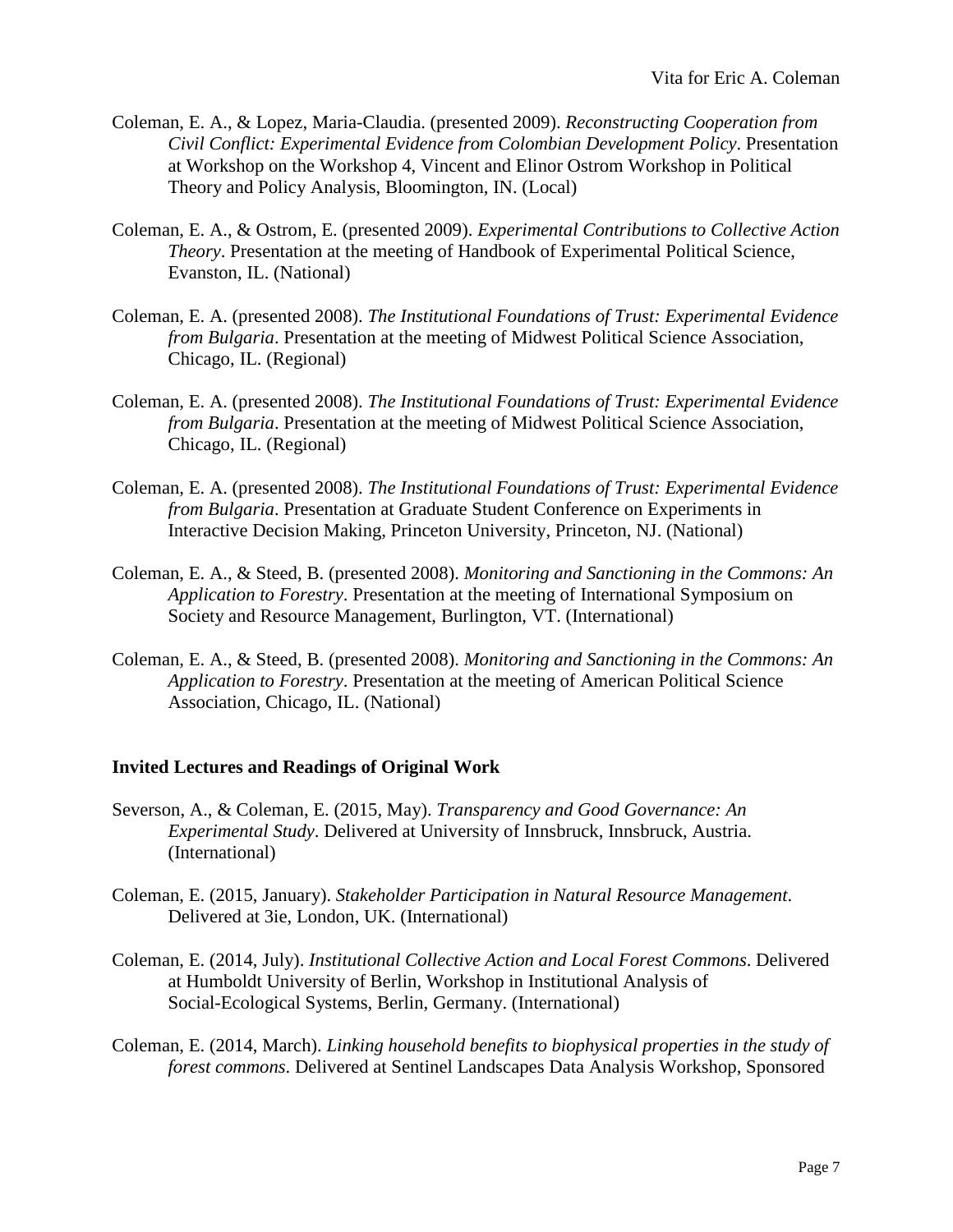by the World Agroforestry Centre (ICRAF) and held at the Centro Agronómico Tropical de Investigación y Enseñanza (CATIE), Turrialba, Costa Rica. (International)

- Coleman, E. (2013, October). *Recent Developments in IFRI Research*. Delivered at SESYNC Venture meeting: IFRI Research on Forest Social Ecological Systems for Actionable Science, Annapolis, MD. (National)
- Coleman, E. (2013, February). *Property Rights and Inequality on the Commons*. Delivered at University of Michigan, College of Natural Resources. (Local)
- Coleman, E. (2012, November). *Conflict, Cooperation, and Institutional Change on the Commons*. Delivered at University of California, Davis, Department of Environmental Science and Policy, Davis, California. (Local)
- Coleman, E. A. (2012, April). *Property Rights and Common-Pool Resources: Comparative Evidence from Bolivia, Kenya, Mexico and Uganda*. Delivered at International Forestry Resources and Institutions: Gordon and Betty Moore Foundation, Palo Alto, CA. (International)
- Coleman, E. A. (2007, October). *An Introduction to Game Theoretic Field Experiments*. Delivered at Sofia Institute of Agricultural Economics, Sofia, Bulgaria. (International)

# **Contracts and Grants**

#### **Contracts and Grants Funded**

- Parker, R., Coleman, E., & Manyindo, J. (2015–2017). *TW8R2/1015 An Impact Assessment of Stakeholder Engagement Interventions in Ugandan Oil Extractives*. Funded by International Initiative for Impact Evaluation, Inc. (3ie). Total award \$530,615.
- Coleman, E. (2014–2015). *Gender and Benefit Sharing in Community Forestry*. Funded by Center for International Forestry Research. Total award \$22,500.
- Coleman, E. A. (2011–2011). *Florida State University Faculty Research Library Materials Grants*. Funded by Florida State University. Total award \$4,500.
- Coleman, E. A. (2011–2011). *Travel grant to attend International Association for the Study of Common Property Hyderabad, India*. Funded by The Center for International Forestry Research and the International Forestry Resources and Institutions. Total award \$3,000.
- Coleman, E. (2010–2011). *First Year Assistant Professor Award*. Funded by Florida State University. Total award \$17,000.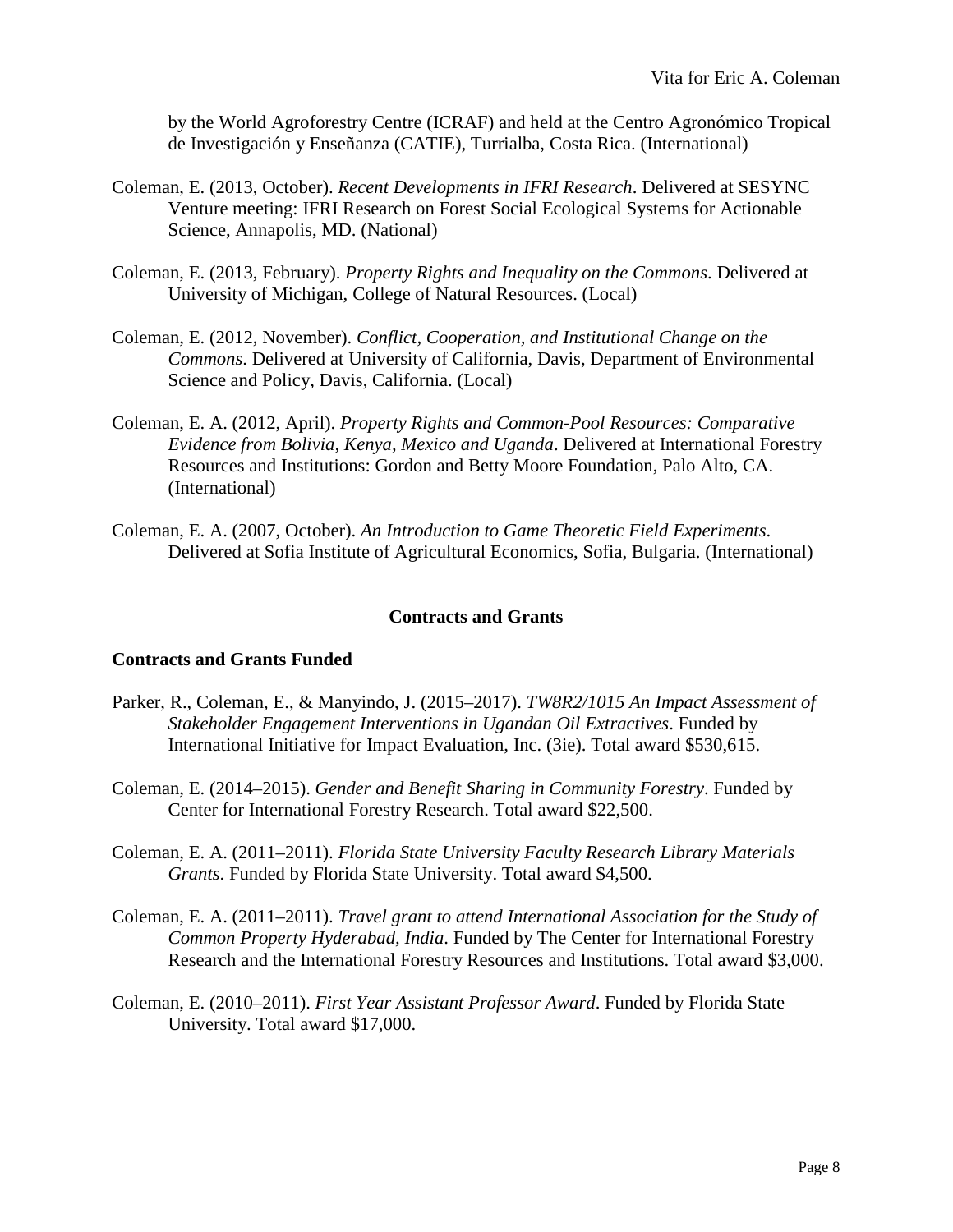- Coleman, E. (2010–2011). *A Cross-Country Analysis of Gender, Participation, and Forestry*. Funded by Center for International Forestry Research. Total award \$15,000.
- Coleman, E. A. (2007–2007). *Political Science Doctoral Dissertation Improvement Grant*. Funded by National Science Foundation. Total award \$11,999.

#### **Contracts and Grants Pending**

- de Oliveira, A. C. M., Coleman, E., & Jacobson, S. (2016). *Seventh Biennial Conference on Social Dilemmas*. Submitted to National Science Foundation.
- Fleischmann, F., Kreuter, U., Coleman, E., Burak, G., & Rodriguez Solorzano, C. (2015). *Impacts of Artificial Afforestation on the Provision of Ecosystem Services to Rural Communities in India*. Submitted to National Aeronautics and Space Administration.

#### **Service**

#### **Florida State University**

#### **FSU University Service**

Member, Undergraduate Policy Committee (2015–present).

#### **FSU Department Service**

Member, Undergraduate affairs committee for the Department of Political Science (2009–present).

Public Policy Field Representative, Graduate Studies Committee (2014–2015).

Member, Executive Committee, Department of Political Science (2010–2011).

#### **FSU Institute or Center Service**

Executive committee member, Center for the Study of Democratic Performance (2010–present).

Member, Experimental Social Science Cluster (2009–present).

Faculty Advisor, Take Back the Tap Undergraduate Student Organization (2011–2015).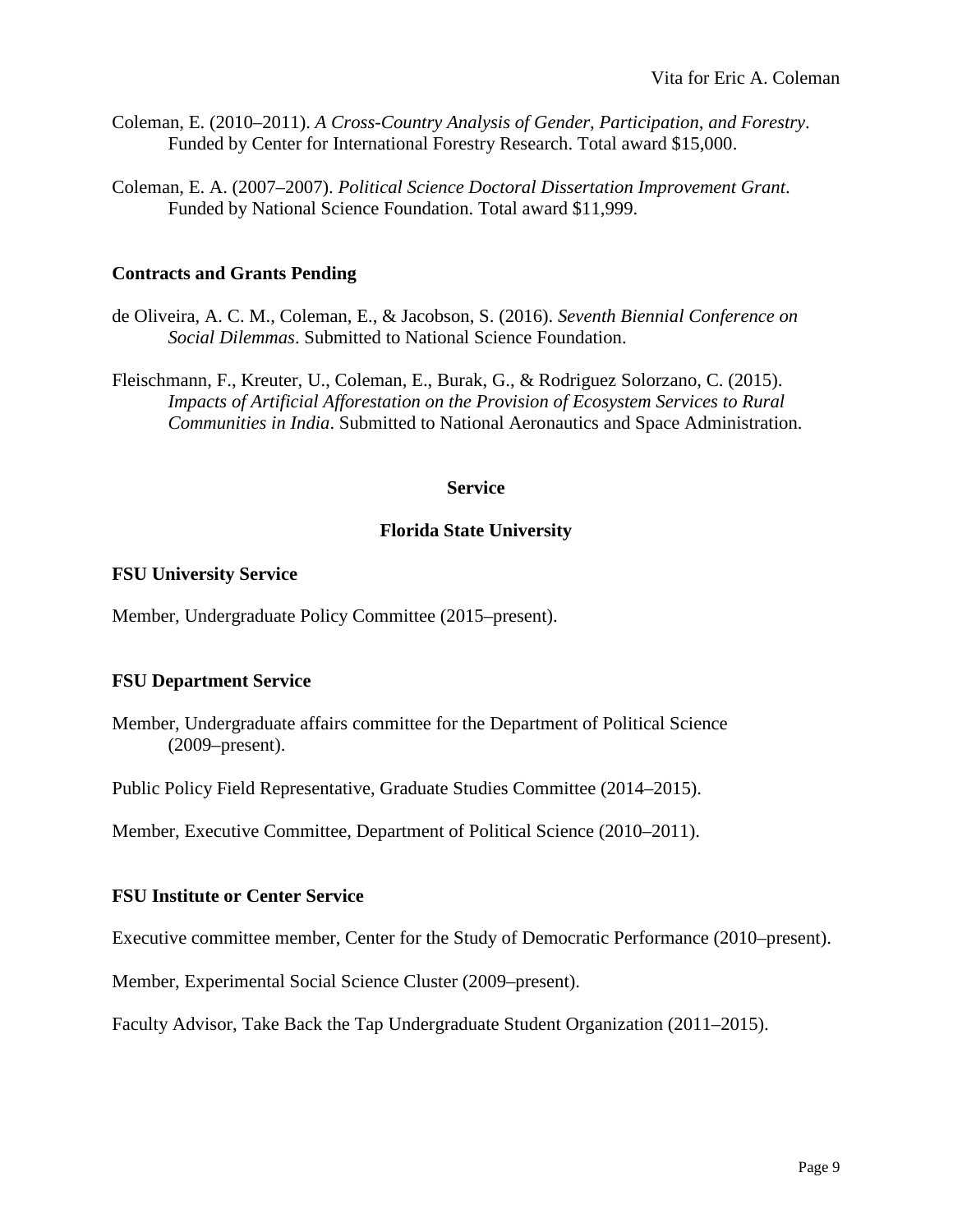# **The Profession**

## **Guest Editing for Refereed Journals**

Wilson, R., & Coleman, E. (Eds.). (2014). Special Issue on the Contributions of Elinor Ostrom [Special Issue]. *Journal of Theoretical Politics*.

## **Guest Reviewer for Refereed Journals**

*American Political Science Review* (2012–present).

*Ecology and Society* (2011–present).

*Environmental Conservation* (2011–present).

*Journal of Policy Analysis and Management* (2011–present).

*Journal of Politics* (2011–present).

*Publius* (2011–present).

*American Journal of Political Scince* (2010–present).

*Ecological Economics* (2010–present).

*Global Environmental Change* (2010–present).

*International Forestry Review* (2010–present).

*Journal of Economic Behavior and Organization* (2010–present).

*Rationality and Society* (2010–present).

*Society and Natural Resources* (2010–present).

*American Journal of Agriculture Economics* (2009–present).

*International Journal of the Commons* (2009–present).

#### **Reviewer or Panelist for Grant Applications**

National Science Foundation (2013–present).